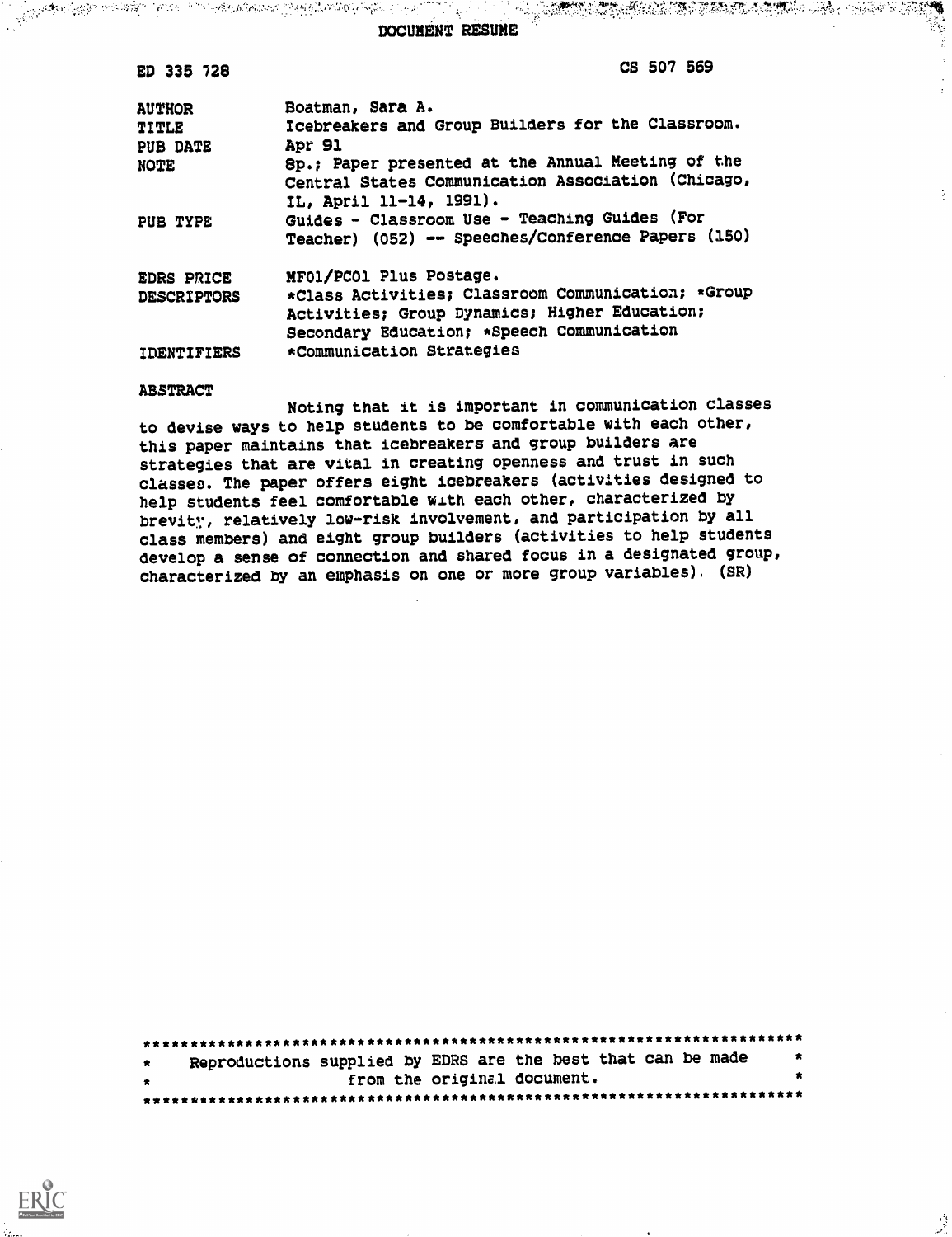# **Scebreakers and Group Builders** for the Classroom

بالمحارب الهداية وبالمراري

**START START** 

ولمرابط الحالجية

n martin

**Presented by** Sara A. Boatman, Ph.B. **Bepartment of Speech Communication** and Theatre Arts **Nebraska Wesleyan University** Lincoln, Nebraska **April, 1991** 

"PERMISSION TO REPRODUCE THIS MATERIAL HAS BEEN GRANTED BY Boatmar <u>rsa</u>

TO THE EDUCATIONAL RESOURCES **INFORMATION CENTER (ERIC)."** 

 $\boldsymbol{2}$ 

**BEST COPY AVAILABLE** 

U.S. DEPARTMENT OF EDUCATION<br>Office of Educational Research and Improvement EDUCATIONAL RESOURCES INFORMATION

- This document has been reproduced as<br>received from the person or organization<br>originating it
- D. Minor changes have been made to impi yve
- e Points of view or opinions stated in this document do inot inecessarily represent official.<br>OERI position or policy

 $\mathcal{R}_{\mathcal{G}}$  , which

 $\mathbf{q}$ 

 $\infty$ 

 $\boldsymbol{\alpha}$ 

N

**LO** 

S

 $\infty$ 

口

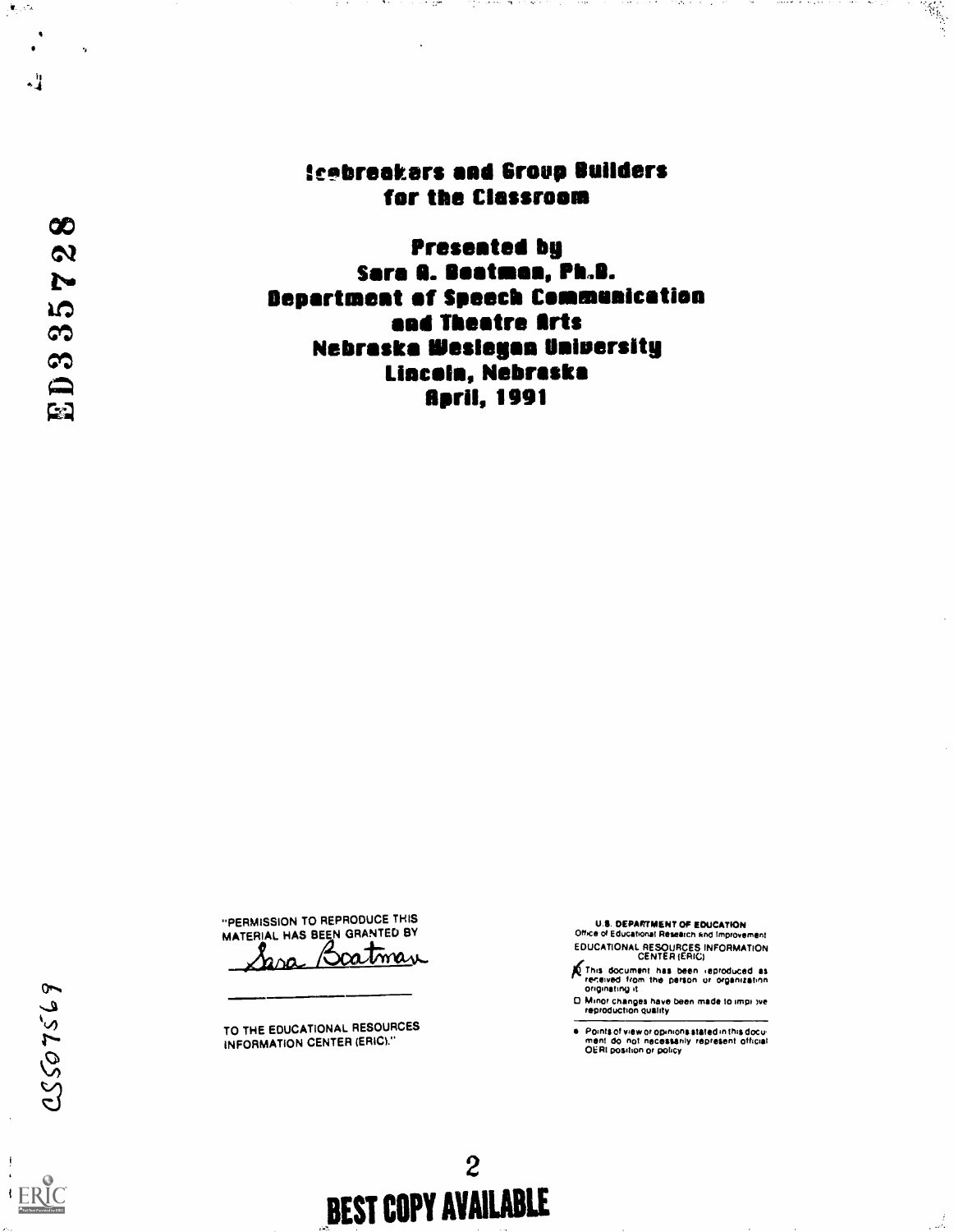# Icebreakers and Group Builders for the Classroom

 $\sim 200$  MeV

that are the first constructions of

Presented by Sara A. Beatman, Ph.D. Department of Speech Communication and Theatre Arts Nebraska Wesleuan Universitu Lincoln, Nebraska April, 1991

As we work with students in our communication classes, it is important for us to deuise ways to help them to be comfortable with each other. Icebreakers and group builders are strategies that are vital in creating openness and trust in our classes.

Icebreakers are activities that are designed to help students begin to feel comfortable with each other. They are characterized by brevity, relatiuely low-risk involvement, and participation by all members in the class. Generally they encourage acquaintance by those who do not know each other. They also create a leuel of comfort with the class and the notion of euperiential learning.

Group Builders are activities that are designed to help students to deuelop a sense of connection and shared focus in a designated group. They are characterized by an emphasis on one or more group uaribbles: e. g. roles, norms, purposes, processes, leadership, or dynamics. Group builders take longer than icebreakers, and they require more intentional facilitation by the teacher.

Energizers are a third category of strategies that the communication teacher may find useful. Energizers are brief interventions that are designed to help students to "clear their minds," to re-create personal end group energy, or for transition purposes. They are characterized by their brevity, their reliance on physical involvement of participants, and their sense of "fun."

ERIC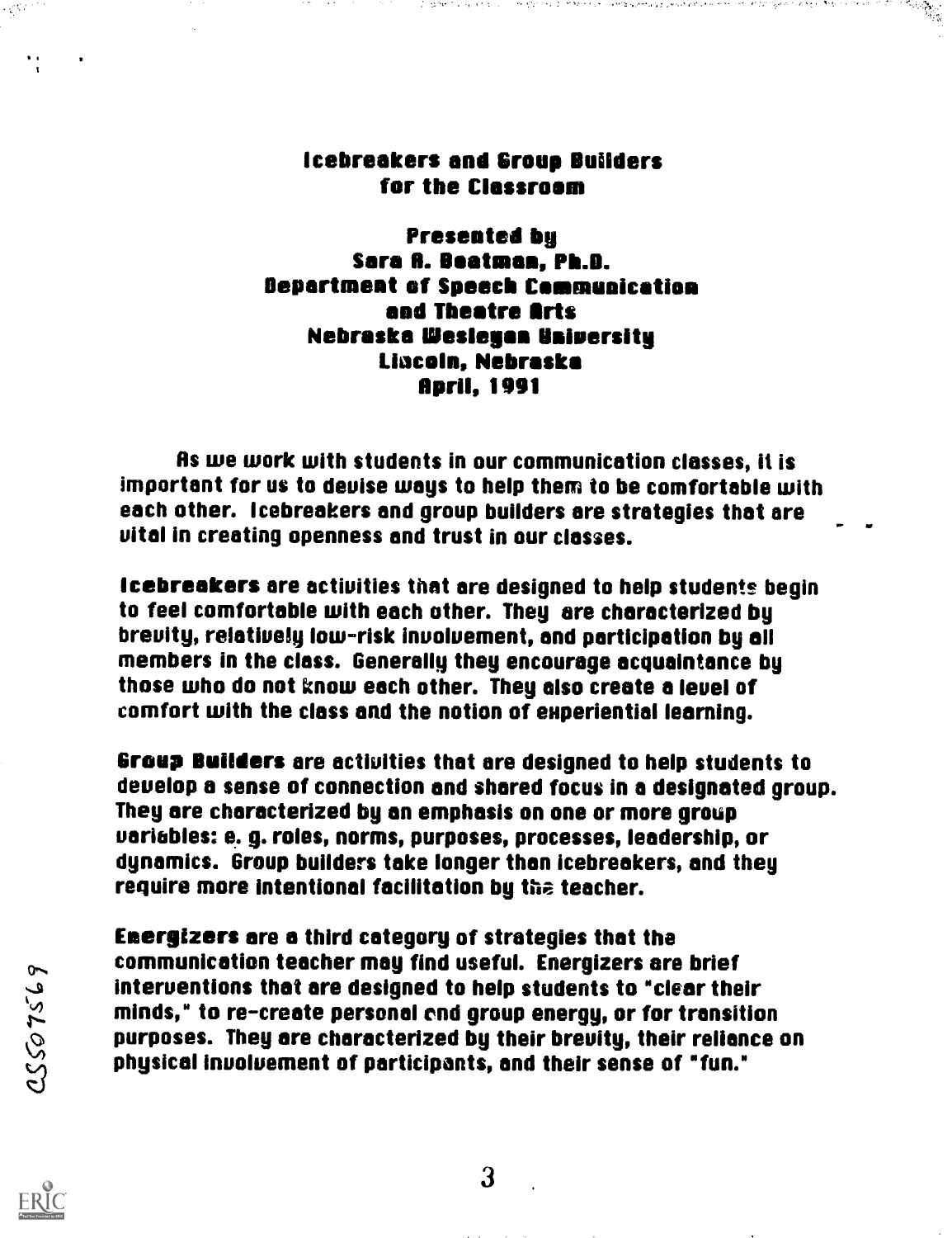## Sample icebreakers

## From *The Encyclopedia of Icebreckers*:

1. "Strike up the Band": divide the group into sections, assigning an instrument to each. Identify a conductor. Glue sections a moment to rehearse, and encourage them to use all communication channels available to them for their portrayals. Have conductor lead the band in playing such selections as "Mary Had a Little Lamb" or "Row, Row, Row Your Boat." You might end with a rendition of your school fight song or a popular number.

2. "Facts." Have each student tear off a length of toilet paper, or help him/herself to candy such as M&M's, or take a handful of paper from a box. Put students into small groups. They must share one fact about themselves for each item they have selected (10 M&M's=10 facts). Uariation: specify a content for the facts; make facts relate to class material.

3. "Name Signs." Have each student create a set of body movements to complement his/her name. Have students stand in a circle and beginning with one student, have the student say and do the actions for his/her name, followed by everyone doing it. Then move on to the next student and have the group do the first name/actions and then the second. This continues around the entire circle.

Other ideas:

1. "School Timeline." ("Hometown Timeline" is another possibility) Haus students create a timeline that represents chronological connections to the school (or the hometown). They must identify who was first connected (and encourage them to think creatively about how they first worn connected) to the school/town, who was second, third, etc. When the timeline is created, the teacher might trauel rapidly through the timeline, asking students to tell when and how they were connected.

2. "Liuing Map." Set the classroom up as a map of the United States. Identify boundaries and Mississippi River (or Nebraska). Have students place themselves on the map to correspond With (a) where they lived before coming to this town; (b)where they spent their most



2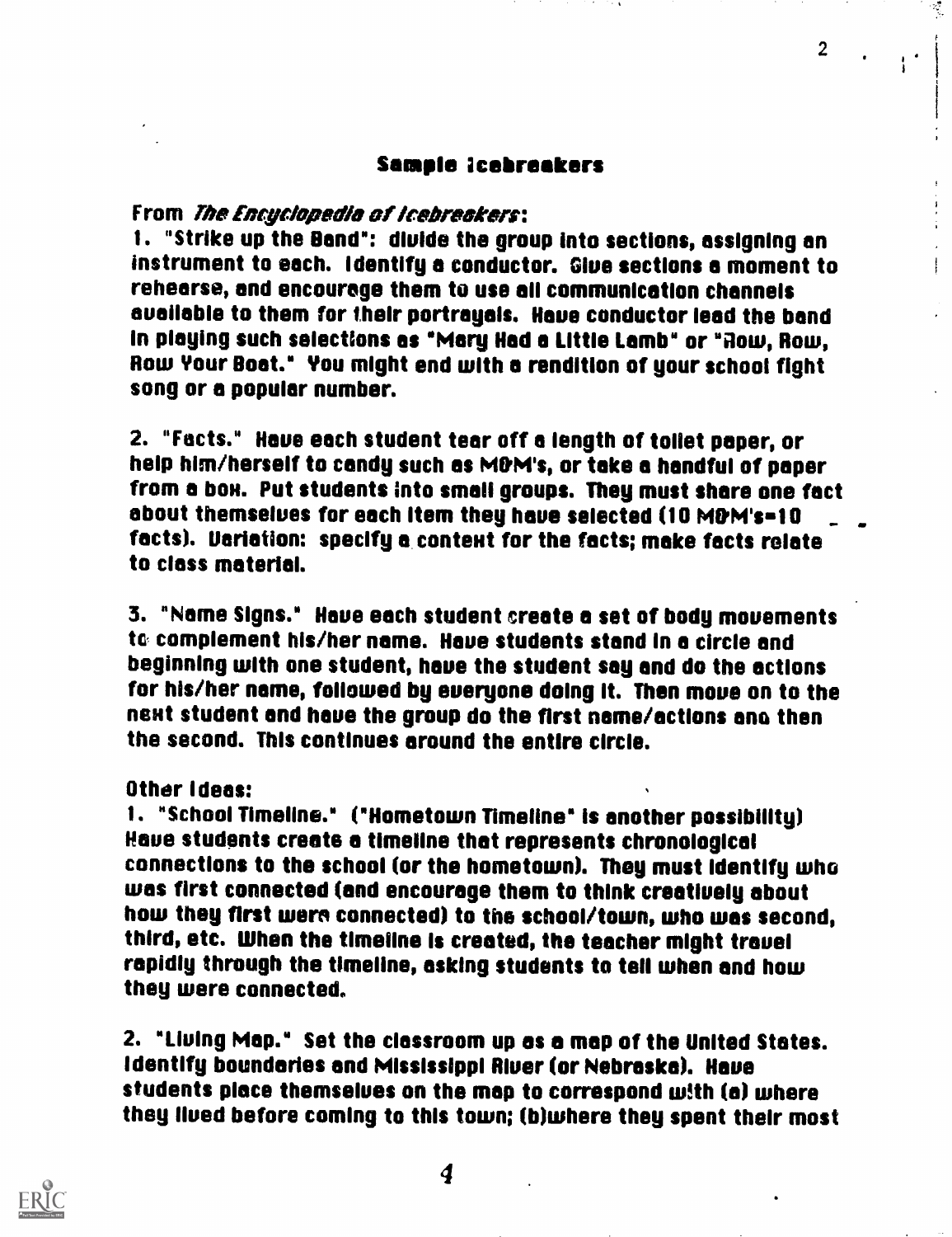fun vacation; (c)where their relatives first lived in America; (d)where they would like to end up living; (e)etc. You may also use just the state of Nebraska rather than the United States for the map.

3. "Class Demographics." Divide the class into dyads or triads. Give each group at least one question to which they are to find the answer based on all members of the class. They are responsible to secure answers, compile results, and report their findings to the rest of the class. Questions/Items can be general in nature (What is the birth order of students in this class? What is the favorite music of students in this class? What Is the average number of shoes owned by members in this class?) or they can relate directly to the class (What is the level of emperience of this class with public speaking? What do members of this class feel are the most significant movies ever made? What do class members see as the major communication<br>problems facing our world today?) At the same time that the students are working on their own question, they are also answering questions from other class members.

4. "Every Community Needs A." Briefly discuss the various roles that are needed in a community. Ask each student to identify the role that<br>he or she would most likely play in a community and why he or she would make this choice. Put students into small groups, or discuss<br>with the class as a whole, what the various roles are that students<br>have selected for themselves and why. Variations: "Every school needs a." would be designed with roles relating to a school. The group can also be assembled and each student can in turn select for a fellow student the role in the community/school he/she would select for that person, and why.

5. "Four Corners.° Glue students a forced-choice question, relating to class material. Students should go to the corner of the room that represents their choice. Students in each corner will them discuss an assigned question and report to the group. Examples: If you had a free day/night in Washington, D.C., would you choose to go to (a) observe the Congress in session; (b) attend a performance at the Kennedy Center; (c) people-watch at the Vietnam Veterans Memorial; (d) browse at the Library of Congress. The question students in each group might discuss is "What does time spent in recreational pursuits say about a person's value system and self-concept?"



片

3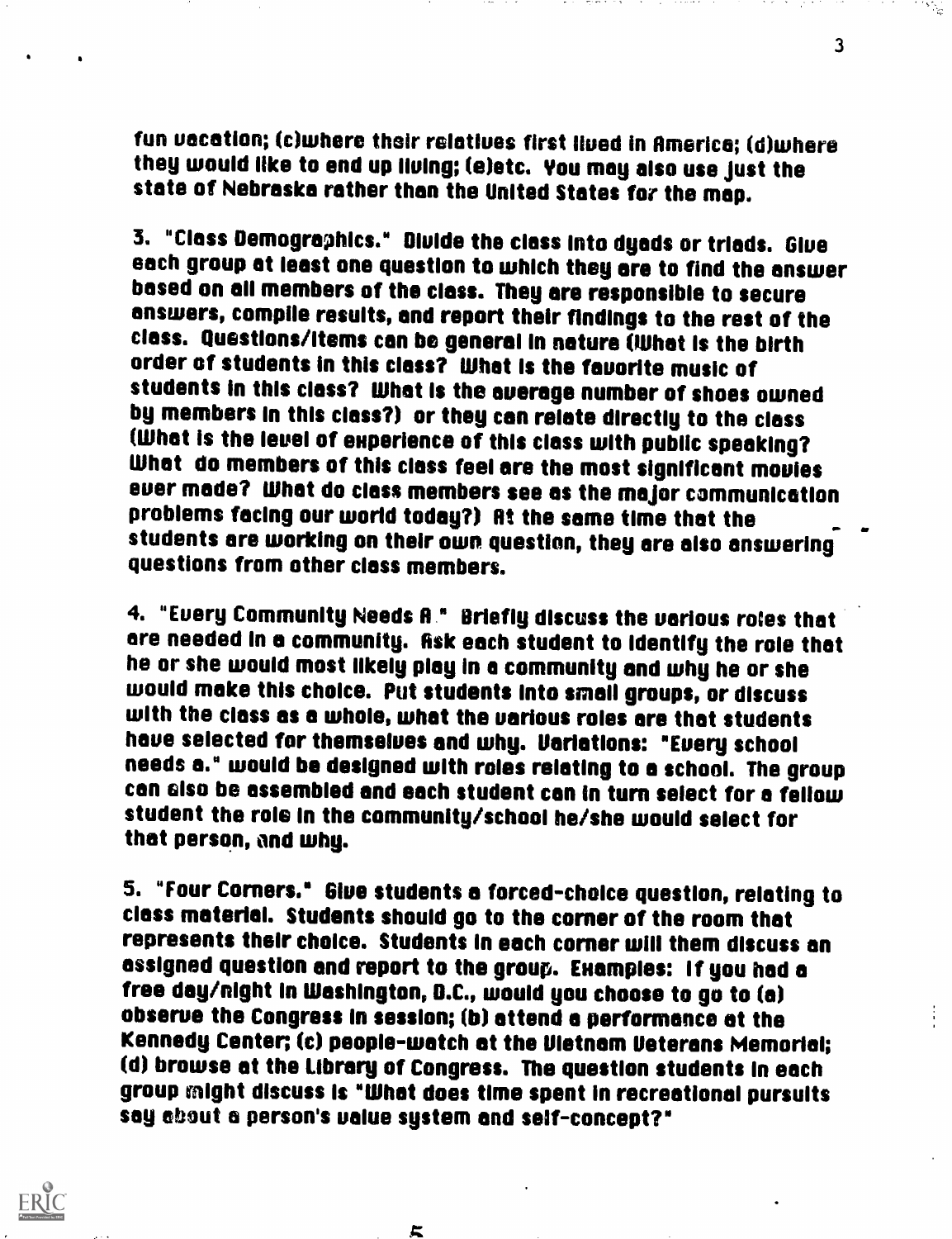### Sample Group Builders

 $4 \cdot \frac{1}{1}$ 

MI

1. "Bag Exercise." Each student is given a brown paper bag and asked to bring it to class with three items inside that are particularly meaningful to him/her. Bags are then distributed to students (no one should have his/her own bag) and each student is asked to examine the items and decide to whom the bag belongs and why. In turn, each person shows the items in the bag he/she emamined, and tries to answer questions such as Where is the bag's owner from? What hobbies or interests might he/she have? is he/she an introuert/eutrouert? Does he/she enjoy the outdoors or indoors? What personality clues do the bag's contents glue you regarding its owner? Do you know who you bag belongs to?

2. "Felt Togetherness." Each student is giuen a piece of felt; scissors\_ and glue are available in the classroom. Each student is to create a symbol of his/her role in the group, using some of every student's felt. In turn, each student describes his/her symbol. All symbols can be mounted on a large sheet of felt, and the group collage can be mounted in the classroom.

3. "Eupanding Dyads." Students are paired. They are giuen five minutes to discuss the responses to two items: (1)if you are going to work with me, what you need to know is... and (2)if you are going to be mg friend, what you need to know is... At the end of the sharing time, pairs are combined to create foursomes. Each student is responsible to introduce his/her partner to the other twosome. After this sharing time, foursomes are combined into groups of eight, and students are instructed to introduce someone whom they haus not yet introduced. The facilitator should stress that the group has a responsibility to see that eueryone is introduced in the brief time that is available. Depending on the size of the class, the groups of eight can be combined into groups of sluteen and the same instructions are repeated. At the end of the exercise, students are asked to stand in a large circle, the facilitator brings each student in turn to the center of the circle and says, "who is this?' and "what do we know about him/her?" Students are encouraged to call out what they have learned. The exercise can end with tying the experience into the task/relationship components of groups.



 $\mathbf{b}$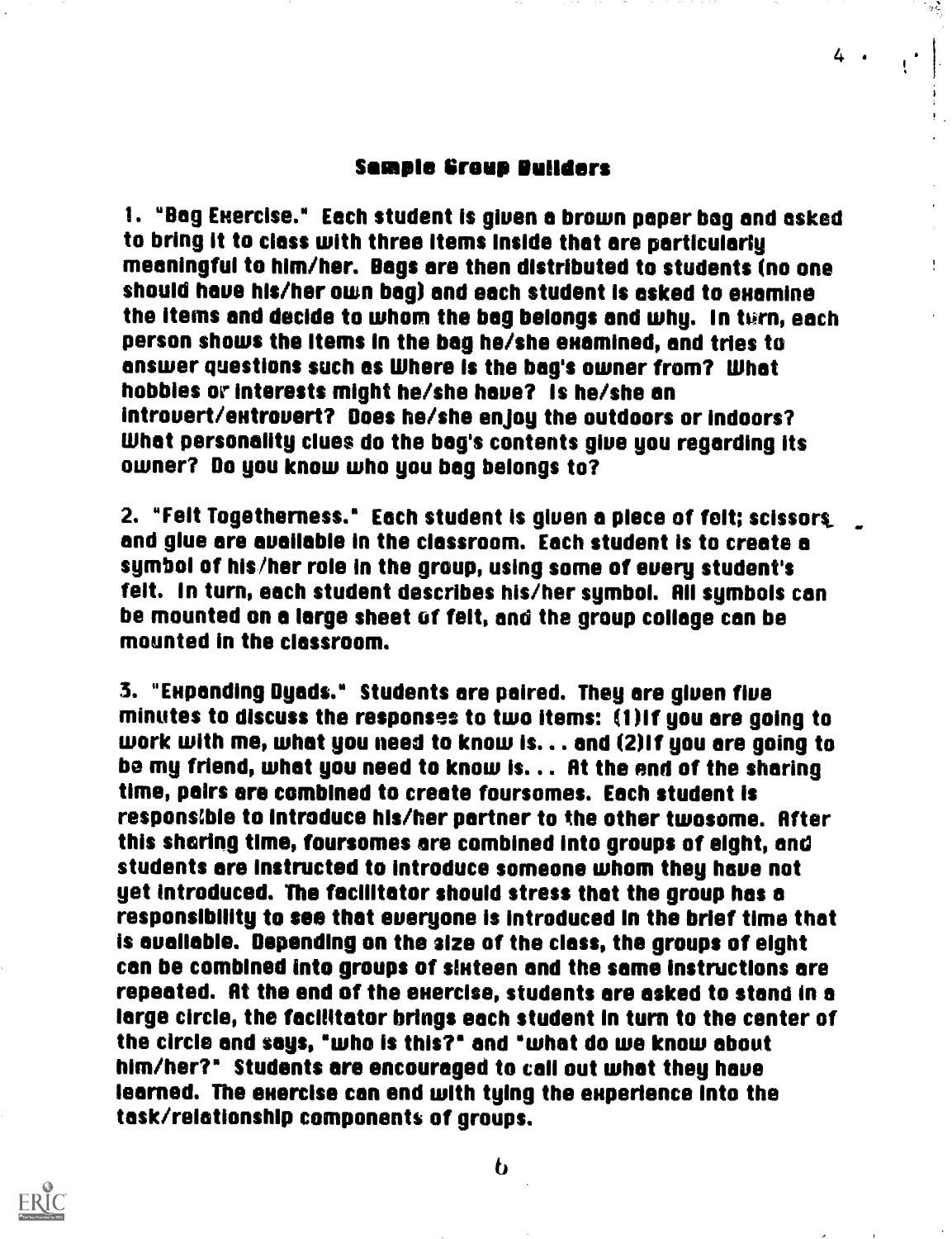4. Group energizers. The class is divided into small groups. The<br>teacher explains what an energizer is, and the purposes of energizers. An energizer might be facilitated as an example (playing "toe tag" or singing "My Bonnie Lies Ouer the Ocean," either standing up or sitting down each time a word that begins with "D" is sung). The groups are then instructed to deuelop an energizer that they will facilitate at the beginning of each class over the next several class<br>meetings. Following the conclusion of the energizers, students can meet in the small groups again to discuss the dynamics of their<br>development process, including issues such as who played what roles, how the task got accomplished, what members learned about each other and thumseives from the process.

and the first

5

5. "Labeling enercise." Glue each class member a mailing label for marker or crayon. The students are asked to write one attribute to describe each group member. One student goes to the front of the explaining the iabel if that is appropriate. When all labels have been giuen to that student, he/she sits down and another student stands up for the process. When all students have received their labels, they are asked to reflect on what they haue received and what this tells them about their role and function in the group. Discussion follows.

6. "Messages." Students are each giuen a blank sheet of paper and a marker and are asked to write a message which will be "sent" to the rest of the group. The message should empress the feelings thut the student has experienced from being a group member; students should<br>be warned to avoid "I think" statements that filter and dilute<br>feelings. In turn, students share the messages with other members of the group. This follows with a discussion of what we have discovered about this group from thls enperience; how did we feel as we were reading our messages; what happened with respect to trust, caring, openness; any other feelings that the group would like to share. (adapted from *Structured Experiences for Group Facilitators*)

7. "Commercials." Diulde class into smaller groups. Provide a variety of materials (paper, markers, balloons, straws) on a table. Each group is instructed to use whatever materials they wish to



7

k